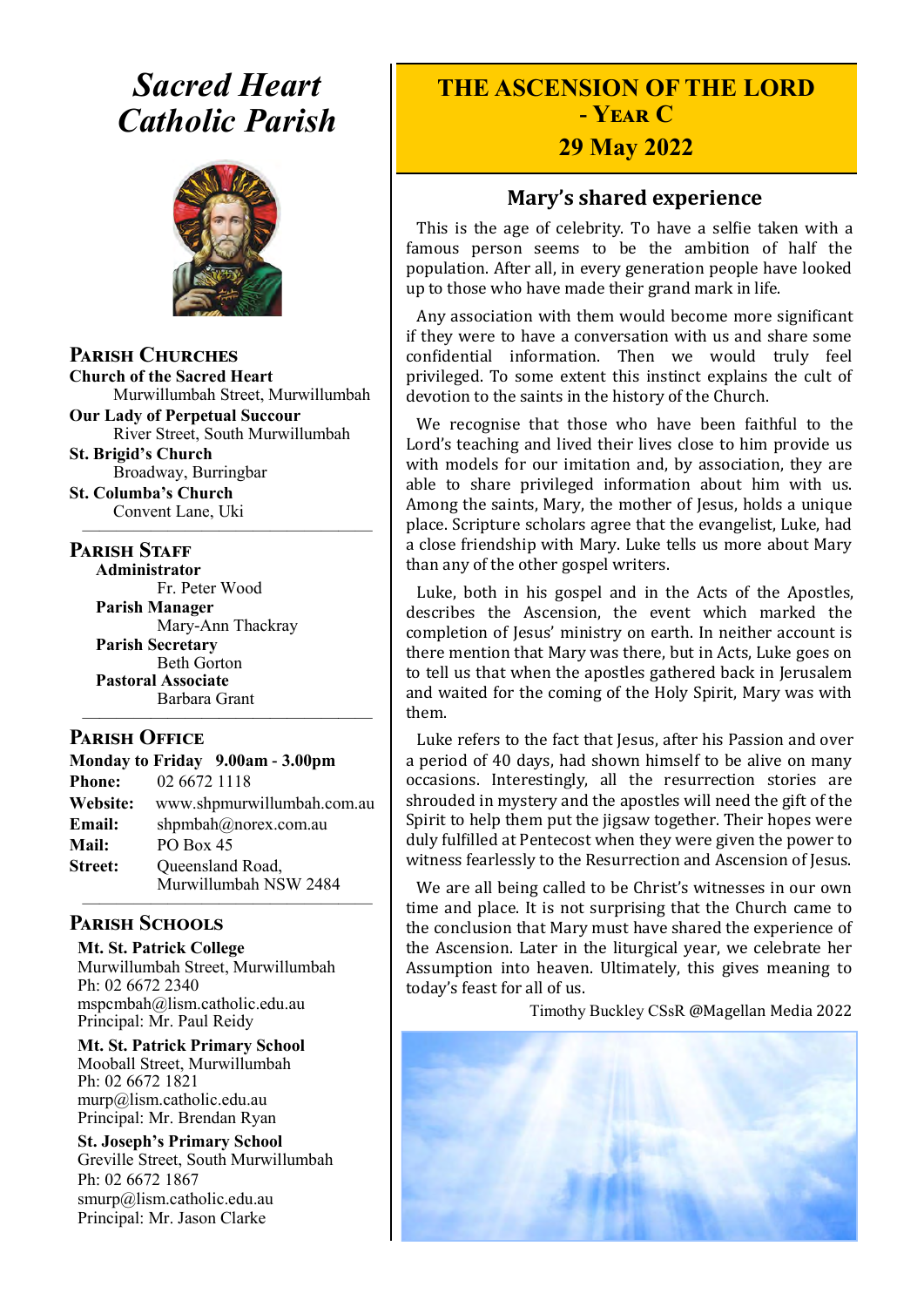# This week in the Parish

| Sunday 29   | THE ASCENSION OF THE LORD - YR C<br>8:00 am - Mass<br>10:00 am - Mass<br>11:15am - Baptism     |
|-------------|------------------------------------------------------------------------------------------------|
| Tuesday 31  | THE VISITATION OF THE BLESSED VIRGIN MARY<br>5:30 pm - Mass                                    |
| <b>JUNE</b> |                                                                                                |
| Wednesday 1 | 5:30 pm - Mass                                                                                 |
| Thursday 2  | 8:15 am - Mass                                                                                 |
| Friday 3    | 11:00 am - Exposition of the Blessed Sacrament<br>12 noon - Mass                               |
| Saturday 4  | 10:30 am - Memorial Mass   Madonna Marshall<br>6:00 pm - Vigil Mass                            |
| Sunday 5    | PENTECOST SUNDAY - YR C<br>9:00 am - Mass<br>10:00am - Parish BIG Morning Tea (see note below) |

#### HOUR FOR PRIVATE PRAYER

Each Tuesday & Wednesday from 4:30 pm

#### EXPOSITION OF THE BLESSED **SACRAMENT** First Friday of each month

11 am - 11:50 am

#### **RECONCILIATION**

Saturday: 5.30 pm - 5.50 pm Sunday: 8.30 am - 8.50 am

#### **Wednesday Word**

Copies of Wednesday Word, with this weekend's readings, are available for you in the Church.

# **Please Pray For:**

#### **Recently Deceased**:

Denzel Marden, Christian MacDonald, Michael Simpson, Henry Burns, Craig Bryant, Giuseppina Zambelli, Aileen McConnell

#### **Anniversaries:**

Bishop Jeremiah Doyle (First Bishop of Lismore), Colleen Hood, Kelvin Godwin, Raymond Cook

#### **Those Who Are Sick:**

Baby Harry Partridge, John Flanagan, Mark Hanna, Michael Twohill, Deb Craig, Fr Anthony Lemon,

### **Reading Roster | Year C**

## **4/5 June | Pentecost Sunday**  6 pm - Mary-Ann Thackray

9 am - Barbara Grant

*Readings for the next week:*  **Pentecost Sunday - Yr C**  Acts 2:1-11; Rom 8:8-17; Jn 14:15-16, 23-26

#### **Acknowledgement of Country**

*We would like to acknowledge the Bundjalung people who are the Traditional Owners of this land on which we gather and pray today. We pay our respects to the Elders past, present and emerging, and extend that respect to other Aboriginal and Torres Strait Islander people past, present and emerging.* 

# **BAPTISM**:

Please welcome **Harrison Graeme Partridge** to our faith community.



#### **Memorial Mass | Madonna Marshall**

A Memorial Mass for Madonna Marshall will be held on Saturday 4 June commencing at 10:30 am. Stewart, Suzanne and family would like to invite parishioners to this Memorial Mass.

# **PENTECOST SUNDAY**

**Parish** BIG **Morning Tea Sunday 5 June after 9am Mass in College basement** *(no 8am or 10am Mass)*

**Please bring a plate to share. All welcome!**



# **CHILDREN'S LITURGY**

Children's Liturgy is held each weekend at **the 8am Mass.** 

All primary aged children are welcome to join in the children's liturgy during Mass.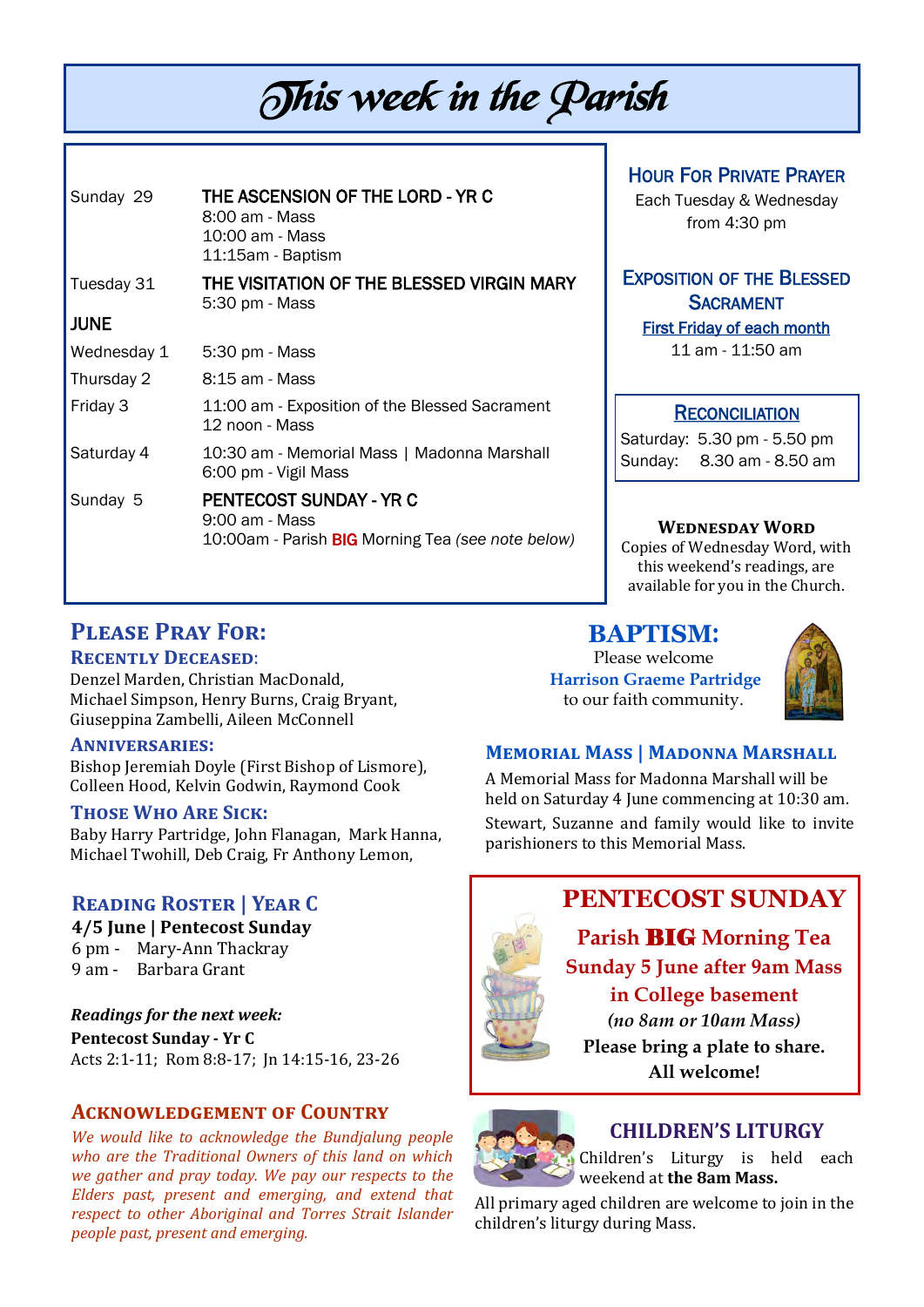

THE LORD WILL RETURN. The Ascension of Jesus, whereby he is glorified at the Father's right hand and made 'ruler of everything', does not signal his departure from our midst. It points rather to a new mode of presence that will endure 'until the end of the world.' In the meantime, it is our vocation, as his Church, to reveal him.



# **Mt St Patrick College CREATIVE AND PERFORMING ARTS SHOWCASE**

On Tuesday 31st May and Wednesday 1st June the College will be staging a Creative and Performing Arts Showcase. Please come along to witness the talent at the school and support our students and teachers. There will be an art exhibition as well as musical and dramatic performances by the College students.

The Creative and Performing Arts Showcase will all take place at the College Gilbey Centre. So please come along for a free night of art and culture. Doors open at 6.30pm.

# **Everyone is welcome**



#### **FEAST DAY OF THE VISITATION OF THE Blessed Virgin Mary**

The "Visitation of the Virgin Mary" is the ancient name of a feast celebrated on 31 May, and commemorates Mary's pregnant visit to her older cousin Elizabeth, who was also expecting a child. Thus, Jesus and the prophet John are already within them, whose paths would - later on - be closely linked.

Luke (Lk 1, 39-40) relates that, shortly after the miraculous conception of Jesus, Mary went to visit her cousin Elizabeth, who was much older than she was. Elizabeth was married to Zechariah, an Aaronite priest.

The greeting of the two women is presented as a prophetic event. Elizabeth feels the child "leap" in her womb; we are told that Elizabeth "was filled with the Holy Spirit and cried out loud, "Blessed are you among women, and blessed is the fruit of your womb. Who am I, that the mother of my Lord should come to me?" (cf. Lk 1, 41-43).

Elizabeth, then, was the first to recognize Jesus in the power of the Holy Spirit. Mary is also filled with the Holy Spirit; in response to the prophetic discourse of her cousin, she pronounces the imperishable Magnificat: "Mary exclaimed: -My soul proclaims the greatness of the Lord, and my spirit rejoices in God my Saviour: for he has looked upon the lowliness of his handmaiden; for behold this, from now on all generations will call me blessed..." (Luke 1, 46-55).

### **Appointments and Retirement - Parish Finance Council | Parish Pastoral Council**

Fr Peter, in consultation with Fr Anthony, has recently appointed new members to both the Finance Council and the Pastoral Council.

We welcome Jenny Wallace and Wayne Bartesko to the Finance Council; and Jan Bruce and Annette Lofts to the Pastoral Council.

Jenny and Wayne will join Peter McDonald, Jim Grennan, Ray Daley and Kevin Twohill on the Finance Council; and Jan & Annette join Christine Wightley, Denise Banner, Philomena Zambelli, Tony Zambelli and Alex Lever on the Pastoral Council.

We also wish to acknowledge the many years of service given to the Finance Council by Leo Kelly, who has reluctantly made the decision to retire from the Finance Council after 16 years! Thank you, Leo, for your heartfelt commitment to our Parish.

Please keep all members of the Finance Council and Pastoral Council in your prayers as they work with Fr Peter to sustain and build our Parish community.